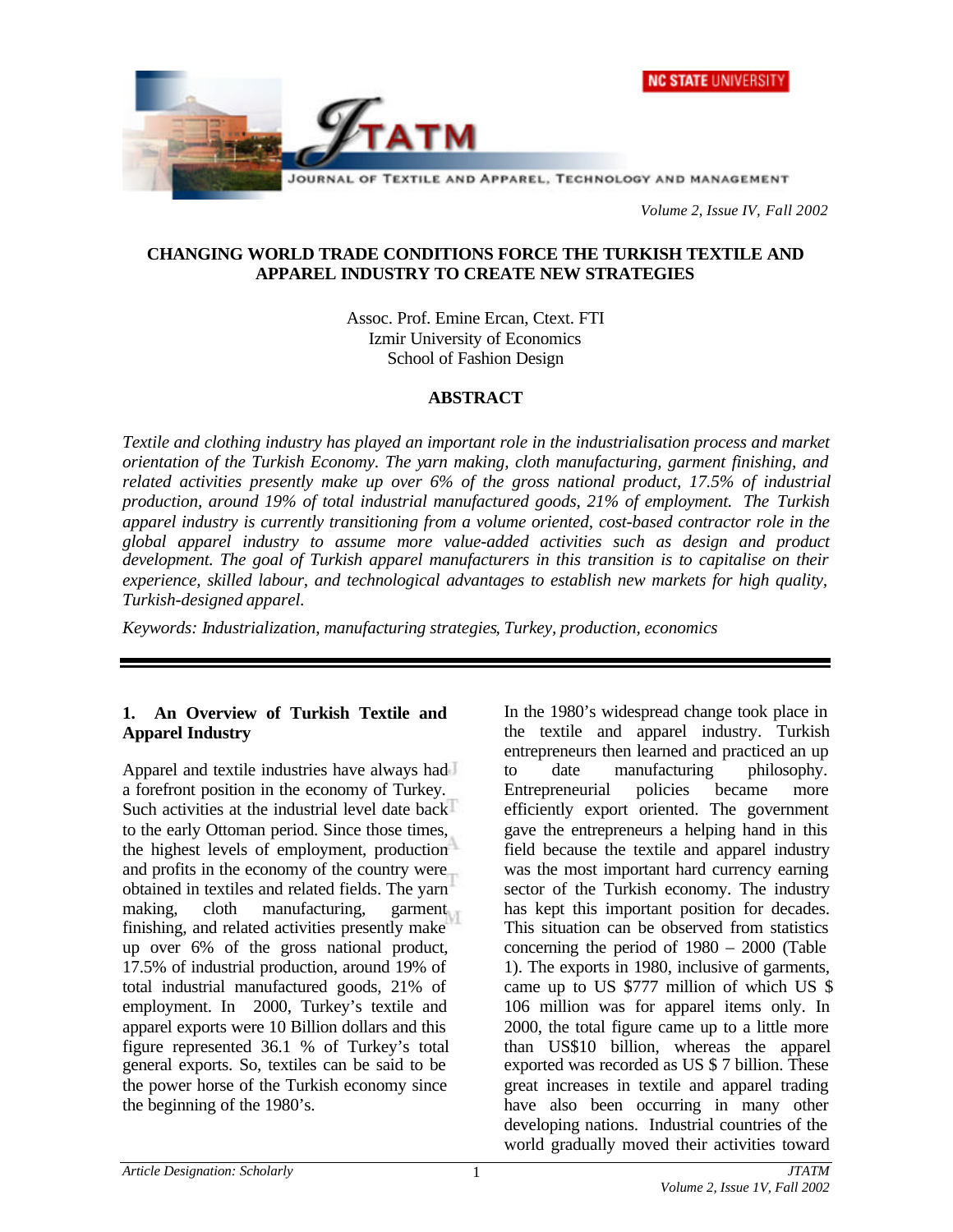developing nations for considerations of price competition. Turkish businessmen then were forced to act to prove their worth in order to retain their market share.

Forces behind the Industry:

- 1. Turkey is the seventh largest cotton producer of the world. Cotton is still the most important raw material needed in textiles.
- 2. Turkish producers enjoy a relatively cheap, flexible and skilled workforce,
- 3. Europe is the most active market for textiles; Turkey is advantageously close to this market.
- 4. It belongs to the Customs Union with the EU.
- 5. Compared to the developing nations, Turkish businesses have a superior information technology and technical infrastructure.
- 6. While methods and philosophies were changing throughout the sector, Turkish businessmen were already experienced in the expertise and know-how that they had inherited from their forefathers.
- 7. In the 1980's the government undertook the beginning of a liberal monetary policy.

Turkish producers and manufacturers had to develop better ways to move ahead in a volatile world. Better methods of productivity brought the Turkish share of world exports from 0.3 % in 1980 up to 3% in the 1990's. Now, according to the WTO statistics, Turkey is the 7th biggest clothing supplier and 14th biggest textile supplier of the world. There is, of course, a lot of work to be done in order not to fall behind in this fast changing world.

About half of the shipments from Turkey are directed to the EU members. Turkish exporters rank second after China in garments and market share of 11.6 %. They are the fifth leading textile supplier of the EU with market share of 8% as of 2000. The second most active market for Turkish manufacturers is the United States of America for both textiles and garments. Turkey is the 19th apparel supplier of the USA**,** with a share of 1.8 % and 10th textile supplier of the USA, with a share of 2.87 %. The Russian Federation was the third biggest market for the Turkish textile and especially apparel until the summer of 1998.

In 1996, Turkey established a customs union with the European Union. The result is that Turkey levies zero duties on imports from the EU. Now, duties on goods from the so-called "third countries" cannot exceed those imposed by the EU members. Turkish import duties before the accession agreement were much higher than the common EU taxes. Basic expenditures for raw materials, energy, finance, and work force are still much higher in Turkey than those of its competitors. As a result, costs of man-made fibers, cotton yarns, and cloth making cannot compete against those in such countries as India, Pakistan, Indonesia and China. Furthermore, Turkish entrepreneurs cannot compete with the developed West even in basic costs, especially when productivity is taken into consideration.

Investment in Turkey in the field of textiles and ready-made garments began to increase considerably in 1995. In Turkey, the government sometimes supports an industry by guaranteeing loans made by banks. Seventyone percent of all the state guarantees made in Turkey in 1995 went towards the textile industry. Table 2 shows Turkish textile machinery imports from 1995 to 2000. It is worth noting that sectorial investments were mainly focused on the Open-end production of yarns.

 A study conducted by the International Textile Manufacturers' Federation points out that 5% of all rotary engines worldwide were deployed by the Turkish industrialists by the end of 1997.

#### **1.1 Effects of Global Economic Chances**

In 1997, the monetary crisis in Asia influenced the Turkish renewal in the negative starting as of 1998. This Asian Crisis proved to be detrimental to a great number of developed economies, including those in Europe. Industrial management faltered and International trade was slowed down. The change to the Euro caused new difficulties for the Turkish exporters, which led the way to a new tight money philosophy. All of this proved that Turkish manufacturers had depended too much on the European market, one solution for this problem was increasing the diversification of new foreign markets.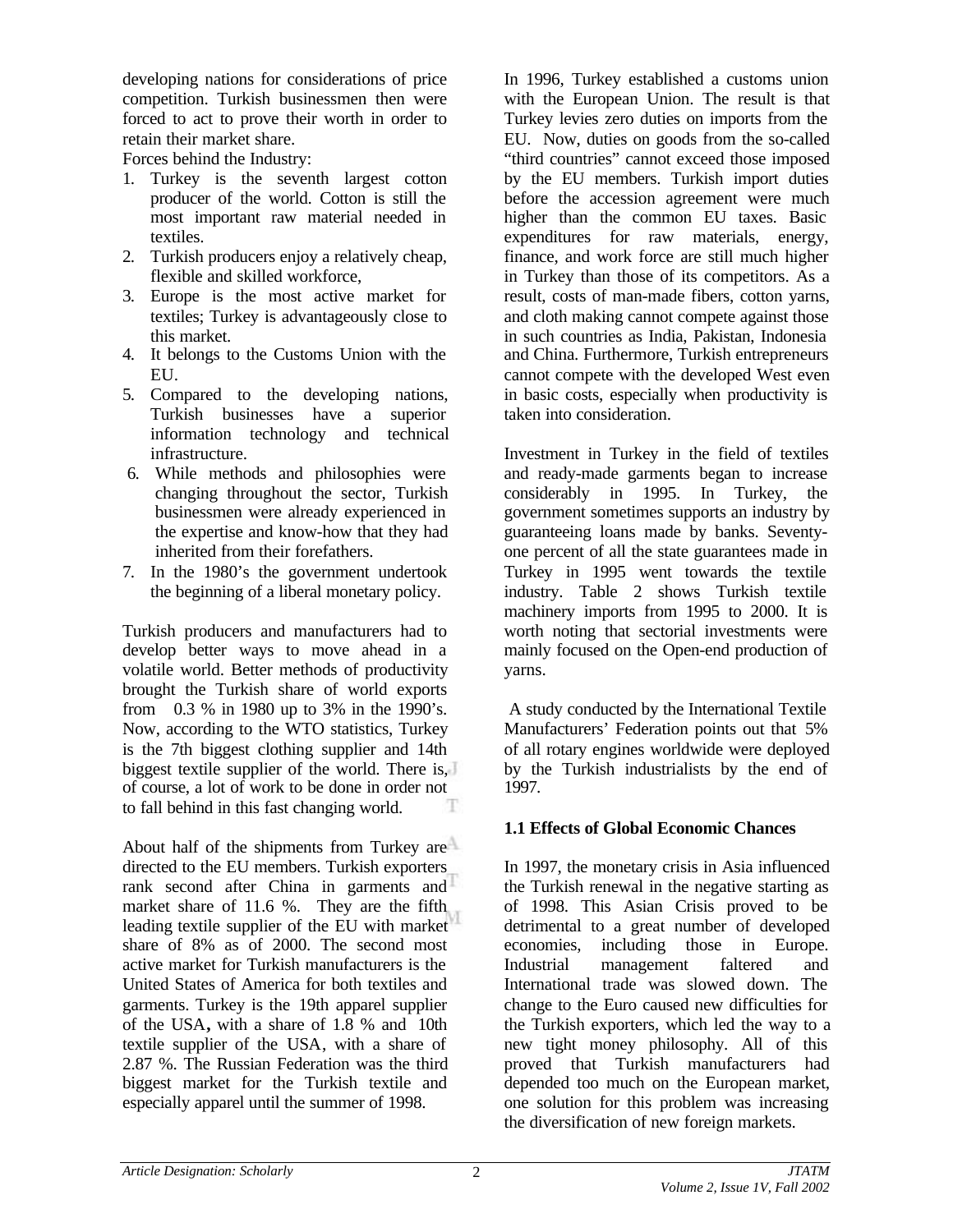The Asian crisis also affected the Russian economy starting in August 1998. A healthy border trade had started between the Russian Federation and Turkey, but it declined when

the Russian economy collapsed. There was a fall of 43% in Turkish ready-wear exports to the Russian Federation. This meant a loss of US \$ 316 mil for the Turkish exporters.

| 1995 - 2000<br>Unit: Million \$                      |                |                |                |                |                |                |
|------------------------------------------------------|----------------|----------------|----------------|----------------|----------------|----------------|
|                                                      | 1995<br>ANNUAL | 1996<br>ANNUAL | 1997<br>ANNUAL | 1998<br>ANNUAL | 1999<br>ANNUAL | 2000<br>ANNUAL |
| TEXTILE MACHINERY, EQUIPMENT AND<br>SPARE PARTS      | 1.518          | 2.365          | 1.952          | 1351           | 505            | 920            |
| CHEMICAL TEXTILE RAW MATERIALS<br>AND POLYMERS       | 1.180          | 1.208          | 1.446          | 1.417          | 1.365          | 1.745          |
| TEXTILE DYESTUFFS                                    | 482            | 545            | 588            | 546            | 465            | 487            |
| TEXTILE SOAPS AND OTHER CHEMICAL<br><b>MATERIALS</b> | 123            | 149            | 170            | 168            | 159            | 160            |
| BALANCES AND FORKLIFTS                               | 210            | 260            | 344            | 353            | 321            | 252            |
| LABORATORY EQUIPMENTS                                | 162            | 229            | 240            | 239            | 205            | 232            |
| <b>TOTAL</b>                                         | 3.675          | 4.757          | 4.740          | 4.075          | 3.020          | 3.796          |

Table 2. Turkish textile machinery imports.

Far eastern nations slashed their raw material prices by about 20 to 50%. The result was a surge in imported yarns and fabrics in Turkey. Forced labor reductions and even insolvencies became common events. Turkish state authorities had to start anti-dumping regulations to prevent total chaos.

#### **2. The New Century**

The conditions for competition are much harder in this new century. The reasons can be summed up as:

- 1- China is now an active World Trade Organization member.
- 2- The United States of America, Canada, and Mexico together established the North American Free Trade Agreement.
- 3- European Union entrepreneurs are now using the ex-east European countries for cheap labor centers.
- 4- 2005 will bring about totally new international trade conditions with new rules and laws.

Business activities today are both global and local. The EU, NAFTA, and ASEAN today make up the three largest and strongest economic trade blocks. The USA authorities

are taking steps to diversify centers of production. Special deals are signed between the US and such countries as the Dominican Republic, Honduras, El Salvador, Guatemala, Costa Rica and some others. As a result, certain types of production are run in these countries for the American consumers. The USA and these countries practice a so-called "9802 production (formerly 807 program)". Accordingly, the American entrepreneurs export to these lands the necessary US made yarns, fabrics, etc. Afterwards, finished garments from these lands are imported into the USA for the benefit of the American buyers. The US entrepreneurs are thus making good use of cheap labor in those countries while keeping the Latin American producers under strict US control. The end result is inexpensive goods for US consumers. The EU countries are putting into practice the same type of price reducing plans with the exeastern block countries in Europe.

There is, thus, a dichotomous situation emerging. World leaders keep themselves busy trying to establish a global free trade. Still, these same leaders are actively devising highly protective policies for their own business circles. In 2005, international trade will perhaps be a lot freer than in the past, but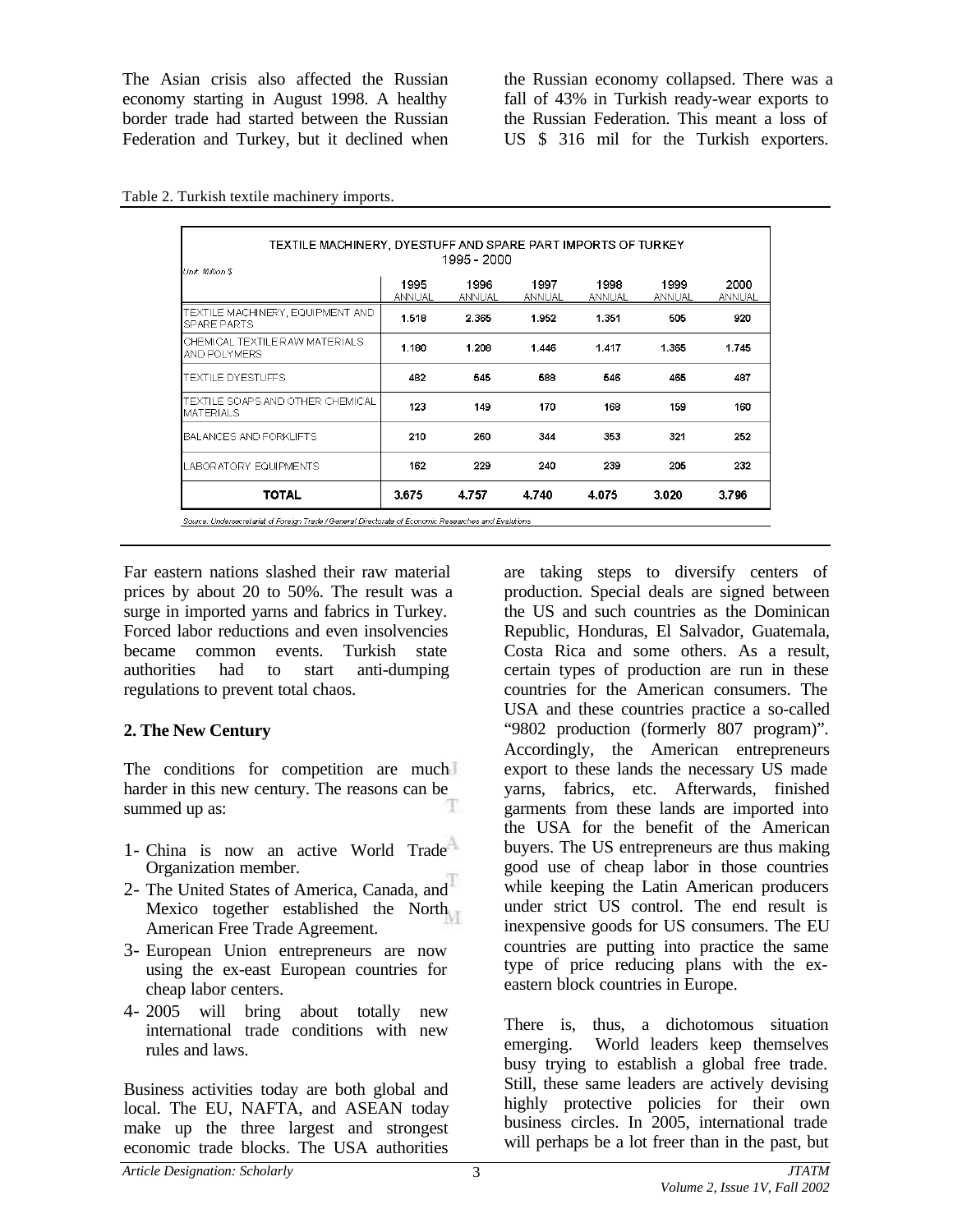there are bound to be sharply drawn borders between trade blocks replacing the present borders between nations. In this newly developing situation, Turkish companies realize that they work in a stretch of land which is in between the EU countries and the mid-eastern nations, including those of the Caucasians e.g. Azerbaijan, Uzbekistan, and Cossackistan. This situation may prove advantageous for the Turkish textile and apparel industry only if they successfully plan ahead to carve a profitable niche for themselves in these fast changing world conditions.

The above-mentioned developments may help the Turkish entrepreneurs to master new philosophies of world trade management. Indeed, Turkish producers today are learning to market their goods beyond the already accepted destinations. There is also a healthy and rich diversification of products to satisfy the requirements of buyers worldwide. Better machinery and more efficient production methods are now being employed. Lead times have been reduced considerably. At the present moment, most businesses can successfully respond to orders in a few weeks. Not so long ago, this time lag would have been measured in months. The textile industries are no longer a labor-intensive activity. It is one of the most highly capital-intensive industries, perhaps, after petro-chemicals, paper mills, and steel industry. Garments, on the other hand, still make up a labor-intensive activity worldwide. As a result, Turkish investors, planners and managers have the right to be examples to those in developing countries. There are also some revolutionary achievements obtained in the fields of electronic trade and information gathering. These advances have not yet reached maximum efficiency for domestic and international application. Current methods are being revised at increasing speeds.

#### **3. Observations**

 The following observations are based on interviews with sample of 15 companies.

These companies are located in Aegean region. The region is one of the most important textile and apparel production centers in Turkey. The purpose of this study was to investigate the successful and weak areas of the production system in this region. During the interviews, we asked 22 questions on such topics as company characteristics, market condition, company potentials and strategies, distribution typologies, services and professional profiles needed. The companies selected were visited in September 2001. Six of the these companies export %100 of their production and their turnovers are approximately US \$10million each, two of them sell only on the domestic market and their turnovers are about US\$ 5 million. One company produces boutique type items for both domestic and foreign markets. The other six companies produce mainly for export purposes and their turnovers are between US 10 million to US \$50 million. The respondents were company owners or those who decide company strategy.

Observations about the market;

Therefore, almost all are internationally oriented; Northern Europe and the USA being the main export countries.

Competitive advantages of Turkish Textile and Apparel Industry according to company owners;

- Large variety of designs and colors, etc.
- Quick response
- Just in time delivery allows retailers to work with minimum stock
- Fine workmanship
- Business is conducted in all currencies
- Flexible payment terms
- Good packing and efficient delivery.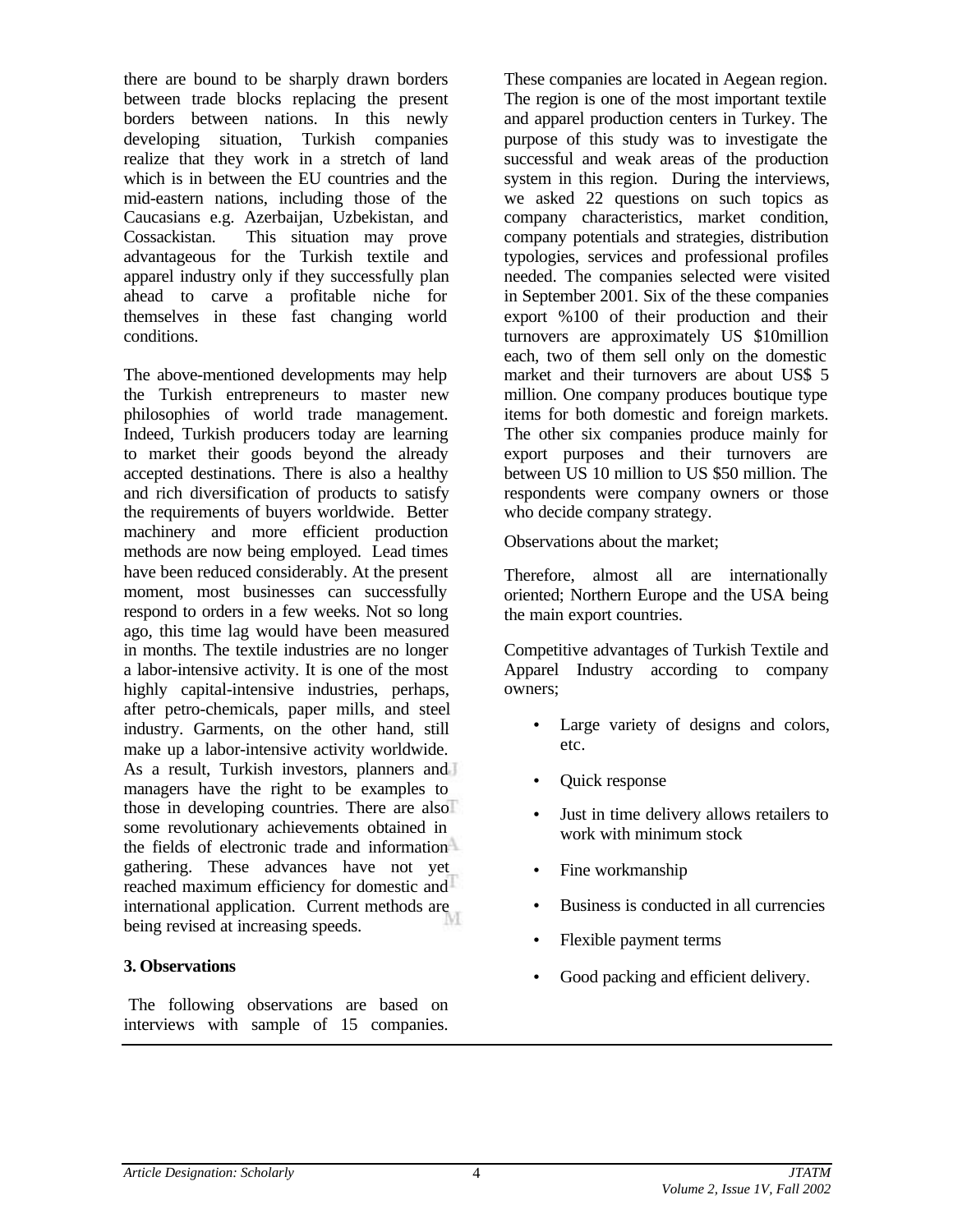

Chart 1. Market locations.

Companies main success factors towards the market as shown in chart 2.

- 1- Competitiveness based on the relation between price and quality.
- 2- Having similar lifestyle and cultures help us to produce garments suitable for the taste and life style of consumers in the EU
- 3- Management, production and distribution efficiency

Companies profiles: mostly works as a contractor, supplying high quality and at low cost finished goods. This is why product quality and services are indicated as the most important factors in chart 3. Some of them prepare own collection to recommend to customers

Increasing need to be converted into innovation and development promoter through:

- $\triangleright$  Gradual integration of own innovative product lines, adopting a policy of creativity and product research development
- $\triangleright$  New and independent market positioning, through the adoption of a marketing and communication strategy

 $\overline{d}$ 

T.

A

T.

M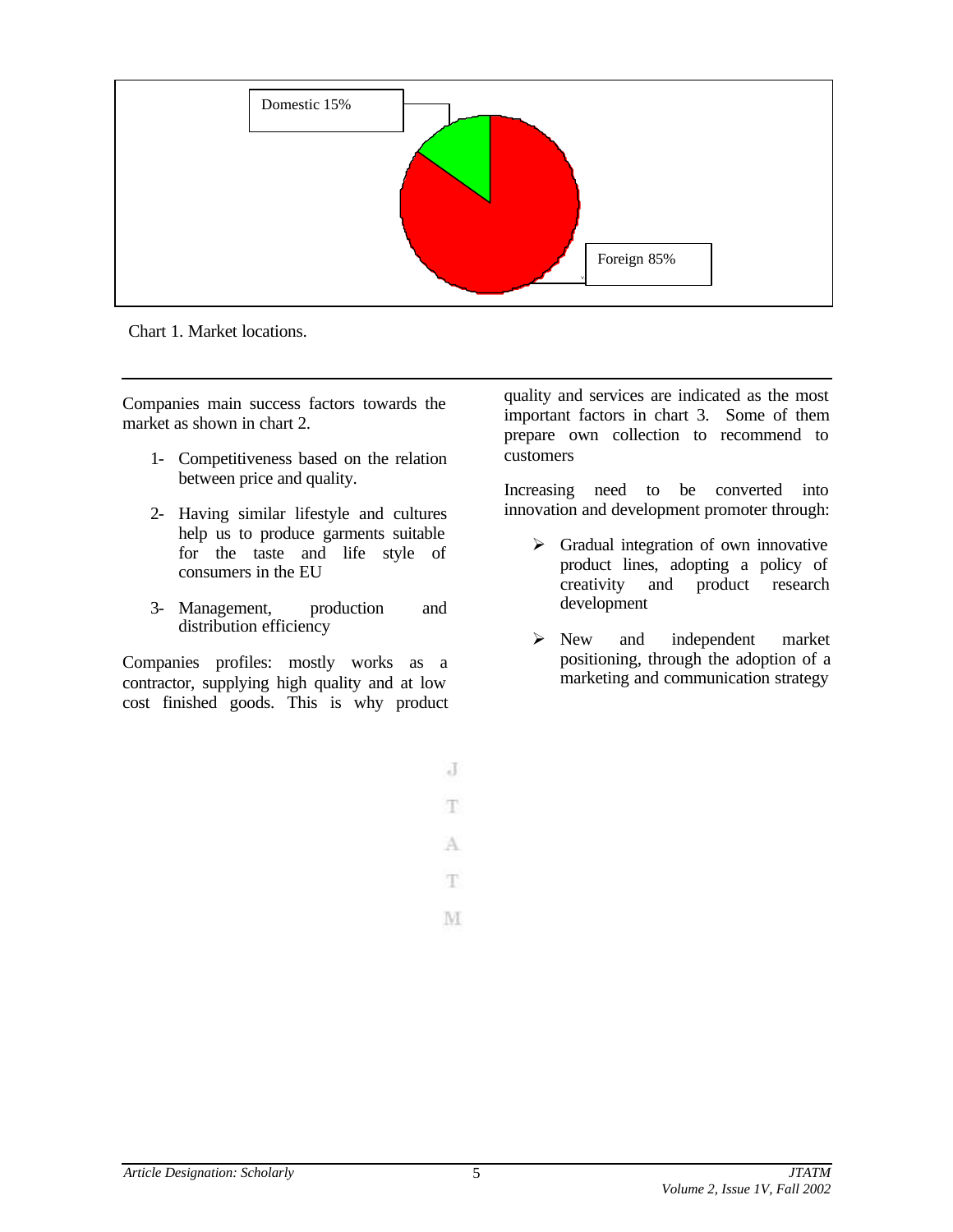

Chart 2. Companies' success factors



Until 1996, most of investments were directed to improving productivity and quality control equipment. Now most of companies indicate that technological investment was adequate. In the future most investments will be committed to marketing and communication. Ŧ

Most companies will focus on creating and promoting their own brand name and selling their own collection. That's why many companies want to build internal structures dedicated to creative innovation of products and to the strategic and operative development in marketing and communication.

M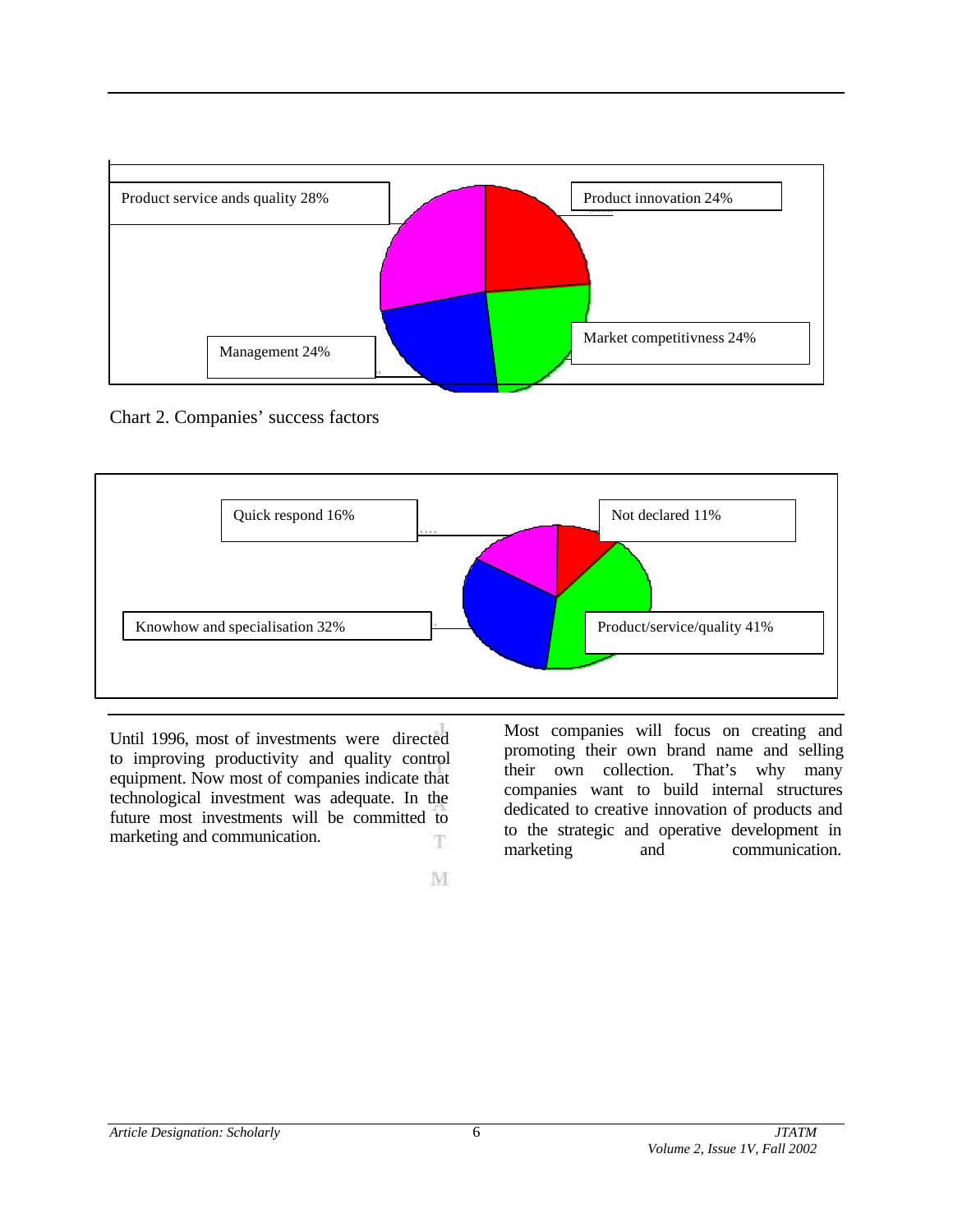

#### **3.1. New Strategies for the 21st Century**

There was a time when Turkish producers were more interested in QUANTITY than QUALITY. Now quality has gained prominence. This is truly an important decision of strategy. Producers, managers, and workers now know the value of quality for business. There is already a well-established world-fame for the Turkish textiles and clothing industries. With a little bit of care and attention, this fame is bound to be increased and strengthened as time passes. Prices of Turkish products are now determined by creativity, trademark, quality, and marketing decisions all brought together. Not so long ago, production costs alone decided the prices. This is no longer valid. The aim at the present is to keep the interest of the end-consumers in wealthy circles active and alive. Textiles and clothing industries as a whole are well integrated. They are also marvelously diversified. One may even state that few nations can match the existing level of technical integration achieved by Turkish textile and garment activities.

Turkey is now following the accepted norms of the advanced nations in planning, production and marketing. Both material and non-material property rights are well protected. Up to date attention is given to the well being of the work force and the environment in general. Outdated

technology is upgraded regularly. Efficient utilization of humane working conditions is favored.

Turkish companies will need new investment and competition strategies for the year 2005.

- 1- To be a source of fashion and trademarks as Italy is at the moment
- 2- To be masters of their own brand names in the global market
- 3- To establish new trade segments and appropriate niches
- 4- To devise new designs, products, stylistic materials for high quality and posh looking fashion.
- 5- To find new growing markets.

The said points can be established by:

- 1- Strategic cooperation between entrepreneurs in Turkey and abroad.
- 2- Participating in International fairs to promote Turkish textile and apparel.
- 3- Taking into account such factors as
	- human health
	- environmental protection
	- employee rights, and
	- Intellectual property rights